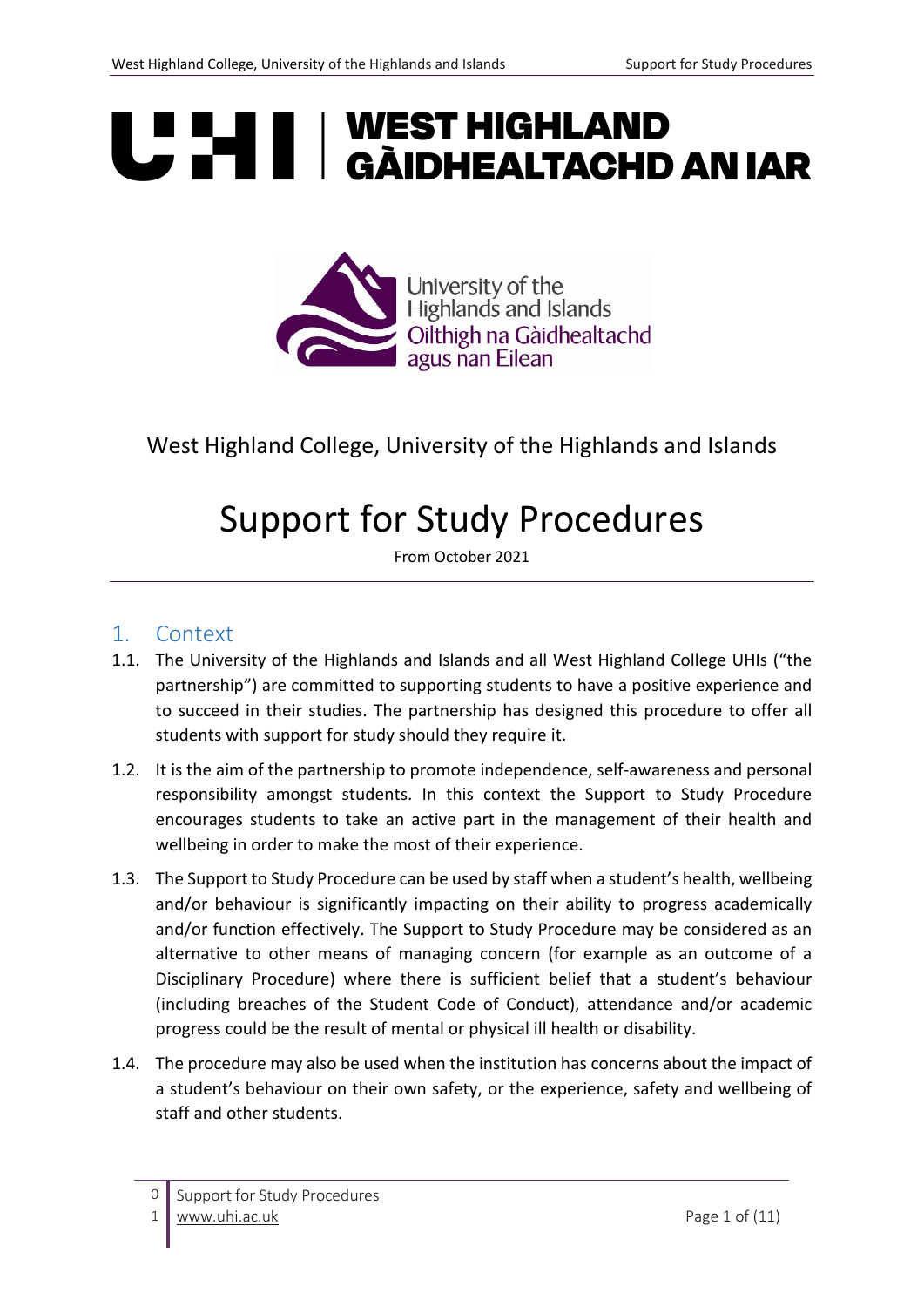1.5. The Support to Study Procedure was previously known as Fitness to Study Procedure, but in keeping with sectoral developments and the emphasis on supporting students has been renamed during a review in the 2020/21 academic year.

#### 2. Responsibilities and Interdependencies

- 2.1. The responsibility for initiating this procedure does not sit with any single member of staff and is likely to be the result of different members of staff (e.g. lecturers, student support, guidance, Director of Studies etc) identifying collective concerns about a student's health and wellbeing. Informal discussions are likely to be the first step before formal interventions start.
- 2.2. As per Section 1.2, there is an emphasis on personal responsibility that should be clearly communicated to students from the outset of their studies. Every effort will be made to ensure students are active participants in the process rather than recipients of outcomes.
- 2.3. This Support for Study Procedure is part of a suite of documents, including:
	- − Promoting a Positive Learning Environment Policy
	- − Student Code of Conduct
	- − Mitigating Circumstances Procedure
	- − Student Disciplinary Procedure
	- − Mental Health Strategy
	- − Student Mental Health and Counselling Policy (forthcoming 2021/22)
	- − Suicide Intervention and Risk Management Policy and Guidance.
- 2.4. These documents are designed to give students and staff a clear framework to fairly and promptly address any situations which may arise around student wellbeing and student behaviour.
- 2.5. In certain circumstances, staff may deem suspected breaches of the Student Code of Conduct being investigated under the Disciplinary Procedure to be more appropriately resolved by using the Support to Study Procedure.
- 2.6. Student support, learning support, admissions, student funding and the Personal Learning Support Plan (PLSP) processes are also associated with this area.

#### 3. Usage of the Procedure

- 3.1 The use of any formal procedure may cause stress and anxiety, particularly if the purpose of the procedure is not understood. It should be ensured that the student understands the focus on their best interests, and that all possible steps are taken to minimise risks and do what is deemed best for them.
- 3.2 This procedure should be used:
	- 3.2.1 For any student regardless of level, mode or location of study. For more information on postgraduate students please see point 3.7.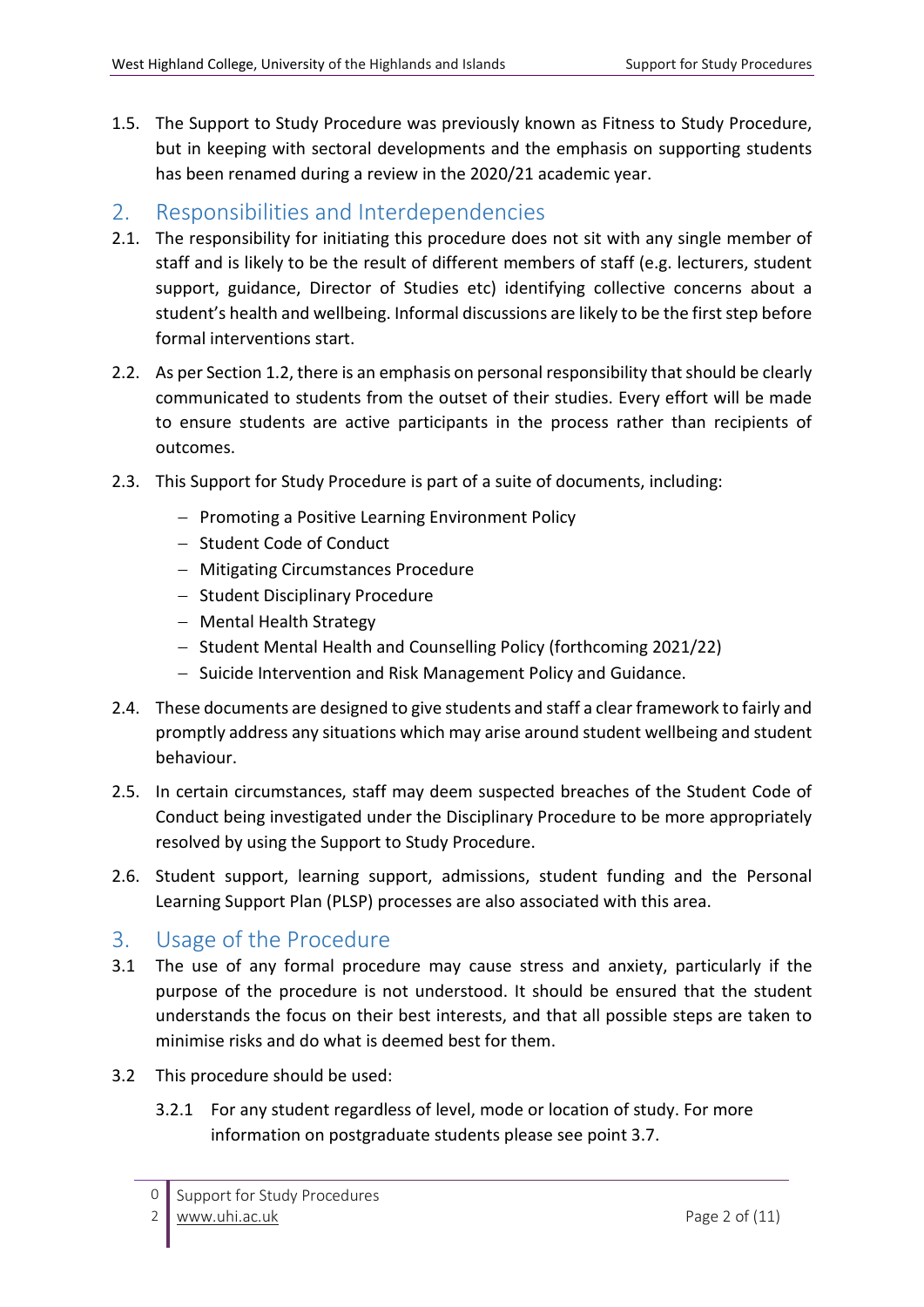- 3.2.2 When self-reported or staff reported concerns about a student's academic progress and/or behaviour or ability to function appropriately could be the result of mental or physical ill health or disability.
- 3.2.3 When a student's behaviour or ability to function appropriately is impacting the experience, safety and wellbeing of staff and other students.
- 3.3 Examples of when the procedure may be used include:
	- 3.3.1 Students who are exhibiting some or all of the following behaviours, although this list is not exhaustive:
		- − Not engaging appropriately in their studies
		- − Not submitting work, submitting work late or submitting work that falls significantly below the student's usual standard
		- − Repeatedly not responding to communication from staff
		- − Making regular requests for mitigation or extensions
		- − Inappropriate levels or forms of communication with staff
	- 3.3.2 Students with complex personal circumstances.
	- 3.3.4 Students whose health, wellbeing and behaviour is causing concern to others, although there may be no negative impact on their academic work and progression.
	- 3.3.5 Students who have a PLSP in place and are struggling to manage their studies or other elements of their course.
	- 3.3.6 Students whose behaviour is impacting on the health and safety of themselves or of other people.
- 3.4 The procedure aims to support students to remain on their programme of study wherever possible; however, there may be some circumstances when all options of support have been exhausted, and the student is not able to continue. In such instances the procedure may result in suspension or withdrawal from studies(dependent on what their course allows) as the best support outcome.
- 3.5 If a student requests suspension or withdrawal (dependent on what their course allows) this procedure can be used to explore potential support arrangements in order to avoid this outcome.
- 3.6 Should a student suspend or withdraw from their studies (dependent on what their course/programme allows) if they restart their studies or reapply, this procedure and other support mechanisms can be used to explore opportunities for the student to safely return so that they can fulfil their academic potential and make the most of their experience.
- 3.7 **Postgraduate students only**: Should the Support for Study Procedure need to be initiated, prior to each stage of the procedure beginning a case conference should take place as soon as possible consisting of: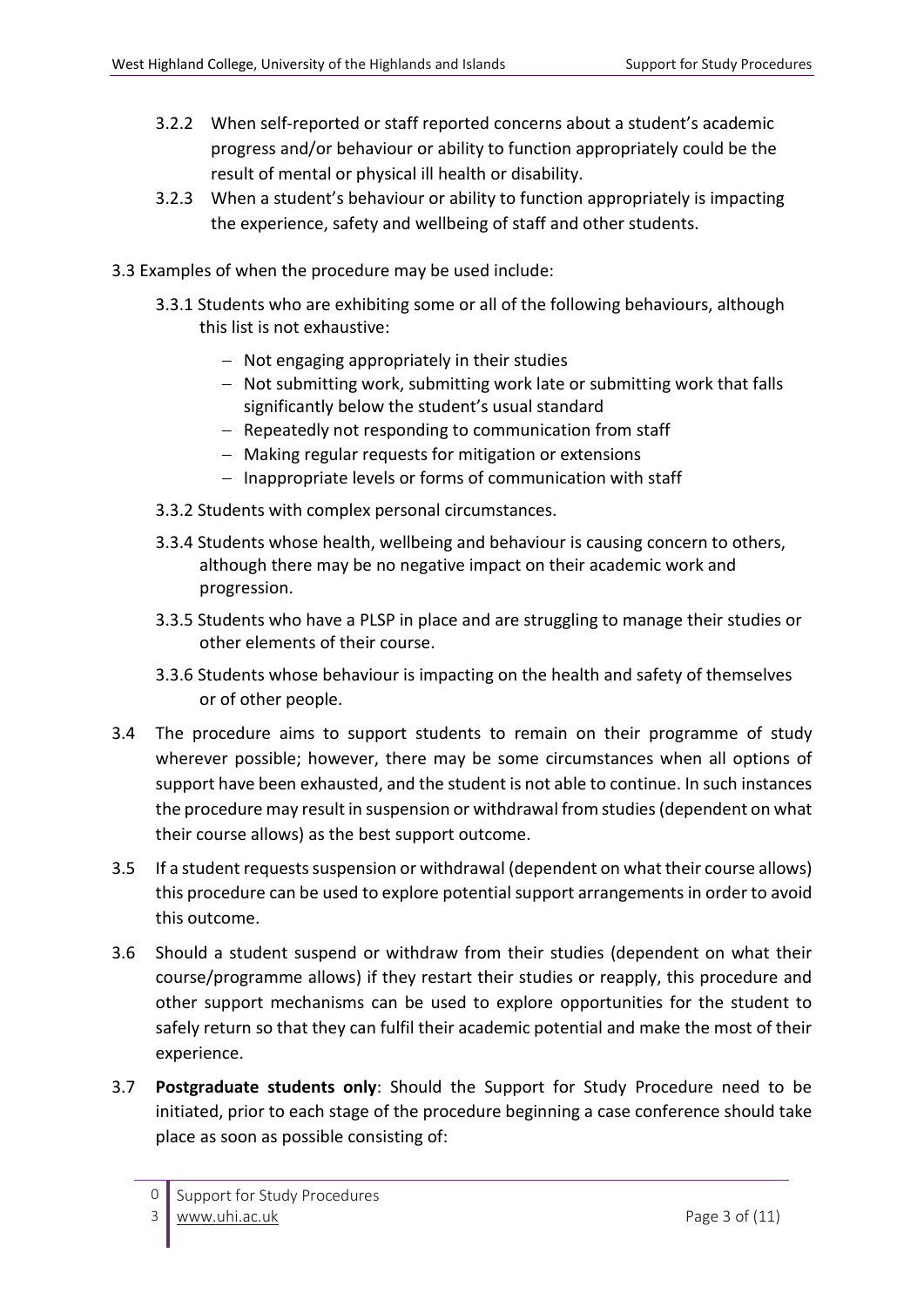- − Academic member of staff responsible for student (e.g. Director of Studies)
- − Member of University or West Highland College UHI student support staff
- − Any other key members of staff relevant to the process

The case conference should identify who is going to take responsibility for different activities at each stage and record this to ensure the process is not delayed.

3.8 If staff are unsure about whether to formally implement this procedure, they should seek advice and discuss their concerns with relevant colleagues, including the University Mental Health and Counselling Manager.

#### 4. Stage 1 Procedure: Initial or Developing Concerns

- 4.1 Stage 1 is used where there are new initial concerns or known concerns escalating about a student's health and wellbeing. It is likely these will be raised by the student themselves or identified by a staff member. If concerns are raised by a fellow student, staff should use their professional judgement and discretion to identify the best course of action.
- 4.2 Stage 1 support is best handled by a member of staff the student is familiar with in order to facilitate an open and honest discussion. Should the student be more comfortable talking to another member of staff (e.g., someone of a specific gender due to the nature of the issues) this should be accommodated where possible. For postgraduate students the best member of staff to oversee this stage is likely to be the Director of Studies, but this should be discussed in the pre-stage case conference.
- 4.3 Before inviting the student for a discussion, the member of staff leading Stage 1 should consider any relevant information about the student and the context of the concern. This may include previous Support to Study and/or disciplinary interventions. Under certain circumstances it may be appropriate to share some information with the student about the concerns prior to the meeting, but professional discretion should be used in order to ensure the meeting takes place and the student has the opportunity to discuss the concerns with a member of staff.
- 4.4 The student should be invited for a discussion about the issue. It is vital that a sensitive approach is used with an emphasis on support and compassionate concern. Other members of staff may be included but during the discussion the minimum number of staff is best. The student may be accompanied in a supportive capacity by a lecturer, a friend, or another member of staff. The student can approach HISA to find out more about the type of support they can offer.
- 4.5 Should the concerns seem to require specialist knowledge out with the skillset of the member of staff, more specialist knowledge can be sought from specific members of staff, e.g. the University of the Highlands and Islands Mental Health and Counselling Manager or Disability Support Coordinator or WHC student services staff.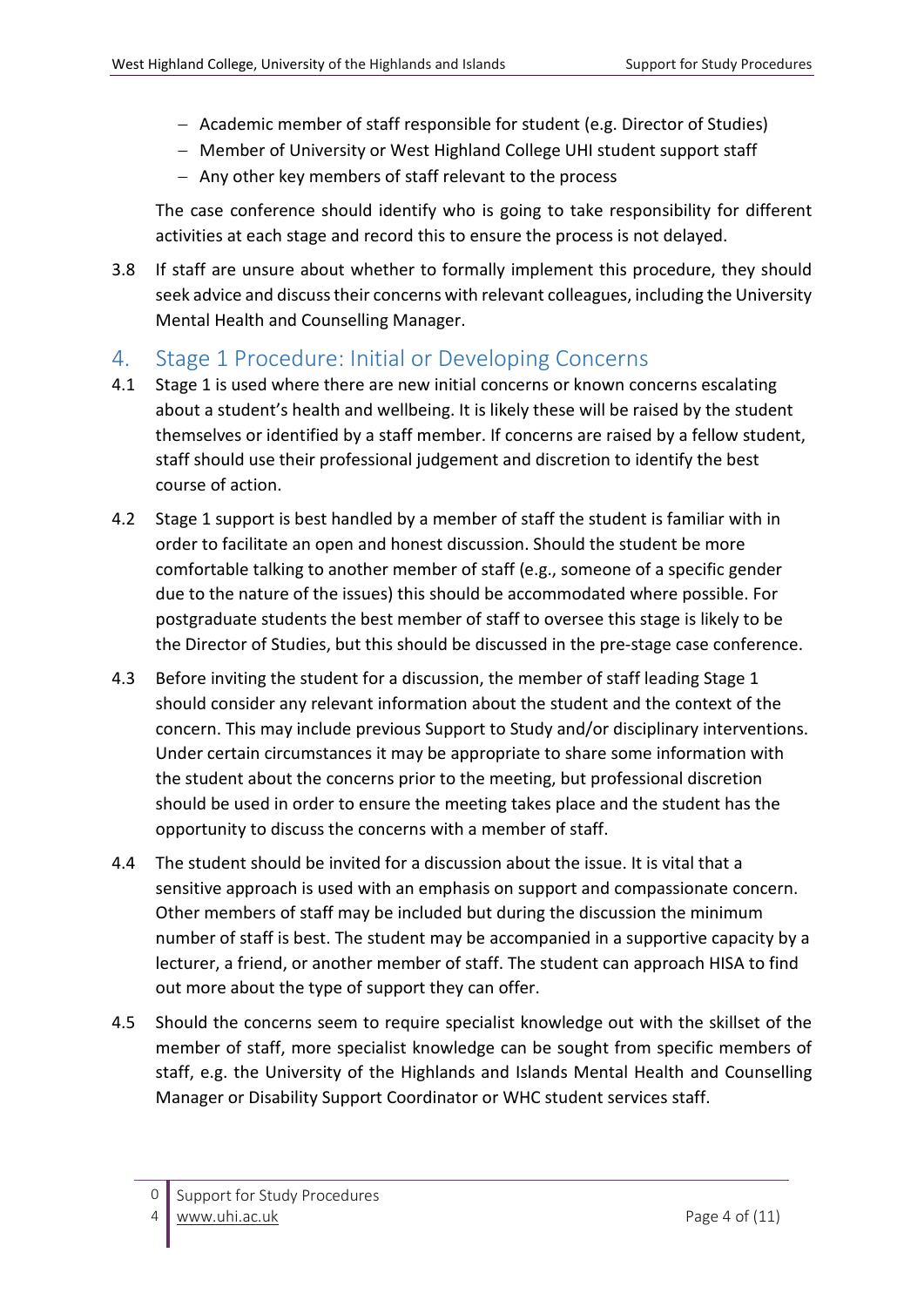- 4.6 At the meeting, the student should be given information about the Support to Study Procedure and informed about the initial or developing concerns.
- 4.7 The student must have the opportunity to discuss the issues raised with the member of staff, and disclose any information relating to the concerns. The student should be made aware of internal support available and signposted to external support, and given a copy of the Support to Study Procedure
- 4.8 It is vital that a note of the meeting is made on the student's record or relevant system. This note should outline the key pieces of information discussed and any outcomes agreed.
- 4.9 It is hoped that many concerns can be resolved in Stage 1 without the need to move to Stage 2 or 3. However, where a student is unable or refuses to engage in Stage 1, or where continuing or serious concerns remain after the meeting it may be necessary to move to Stage 2 or Stage 3. Any staff supporting the student directly should be informed of the outcome of the Stage 1 procedure.

#### 5. Stage 2 Procedure: Continuing or Serious Concerns

- 5.1 If Stage 1 has not resolved the concerns, a connected concern arises or a new concern arises which appears to be seriously affecting a student's performance and/or wellbeing then a Stage 2 procedure should be considered. As with Stage 1, it is vital that a sensitive approach is used with an emphasis on support and compassionate concern.
- 5.2 Where a staff member has the type of concerns set out in 3.3 they should liaise with the ELS Co-ordinators or Student and Customer Services Manager. Where serious concerns exist, specialist staff such as the University Mental Health and Counselling Manager, or local counsellor are available for consultation.
- 5.3 If the local Head of Student Support, or ELS Co-ordinators or equivalent deems the issue to be of appropriate concern the student should be invited to a meeting. The meeting should be arranged with a minimum notice period of three working days.
- 5.4 For postgraduate students, the Director of Studies should be consulted, and the Dean of Research should be involved in the process if deemed necessary at the pre-Stage 2 case conference. If not involved in the Stage 2 Procedure the Dean of Research should be notified of the outcome of Stage 2 Procedures.

#### 5.5 **Prior to the meeting**

- 5.5.1 The student attending will be sent a copy of the Support to Study procedure.
- 5.5.2 The student may be accompanied in a supportive capacity by a lecturer, a friend, or another member of staff. The student can approach HISA to find out more about the type of support they can offer.
- 5.5.3 Information will be gathered relating to the student including any information generated under Stage 1 of the procedure. Information may be submitted by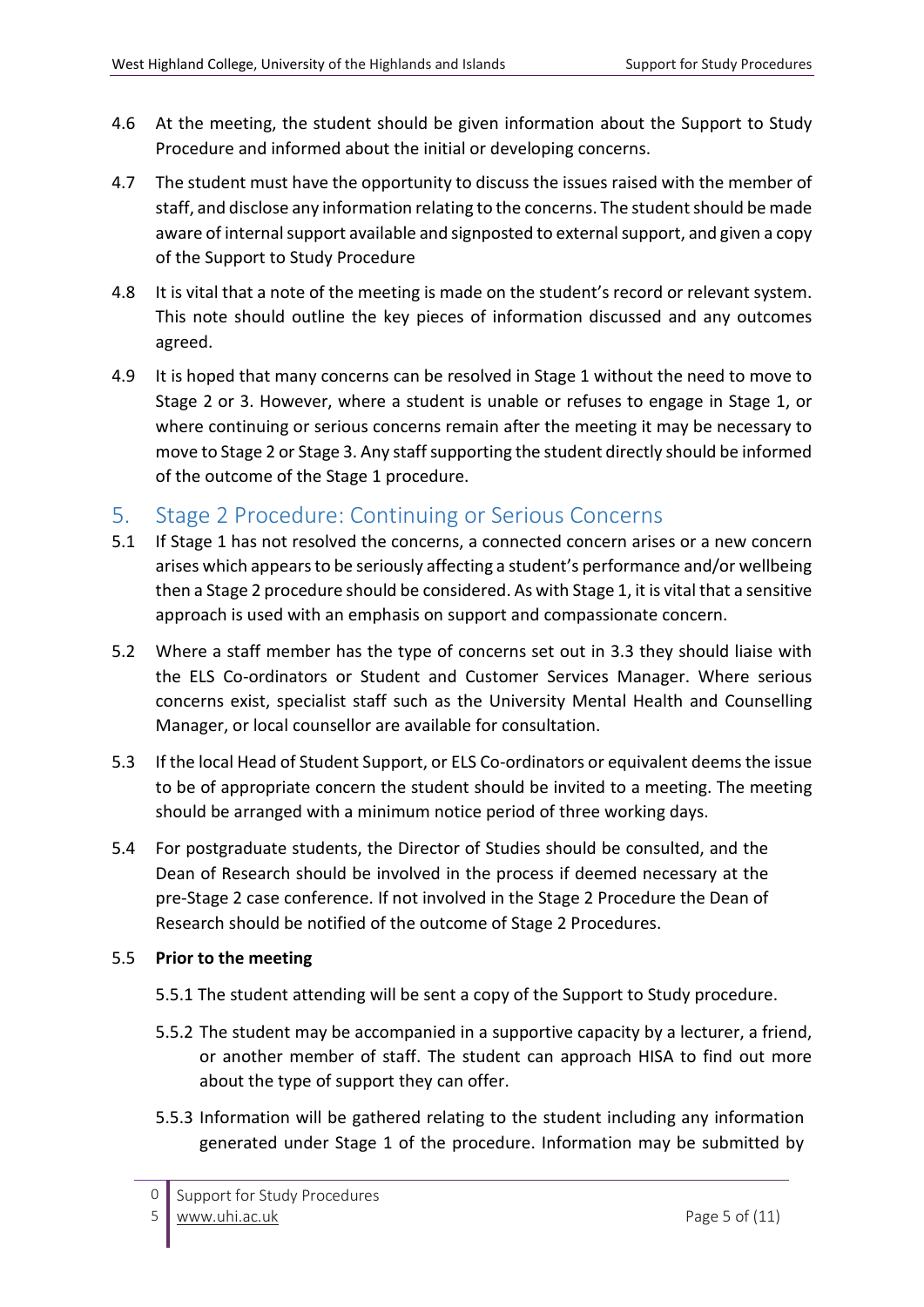academic staff about the behaviour or progress of the student in academic settings. Any previous disciplinary interventions should also be taken into account.

- 5.4.3 Information supplied by the student themselves, or from external professionals (independently or via the student) may also be considered prior to and during the meeting.
- 5.5 The meeting will be run by the ELS Co-ordinators or Student and Customer Services Manager(or nominated representative) and other relevant staff members with a direct link to the case may be invited where it is deemed appropriate, although the overall number of staff attending the meeting should be kept to a minimum. For postgraduate students the Director of Studies should be invited.
- 5.6 The ELS Co-ordinators or Student and Customer Services Manager will explain the purpose of the meeting and the roles of attendees. The meeting will discuss the concerns with the student and the student will be given the opportunity to produce any relevant evidence. Further actions will then be determined. The ELS Co-ordinators or Student and Customer Services Manager (or nominated representative) will ensure the student is fully aware of the possible outcomes. Actions agreed could include but are not limited to:
	- 5.6.1 No further action is required.
	- 5.6.2 Support and/or reasonable adjustments are agreed between the student and staff.
	- 5.6.3 A period of monitoring is agreed to. An action plan will be agreed and signed by both the ELS Co-ordinators or Student and Customer Services Manager (or nominated representative) and the student which may include an agreement on appropriate support to be provided and/or appropriate behaviour to be expected. Should the period of monitoring not lead to concerns being alleviated then the case will be referred to Stage 3 of the procedure.
	- 5.6.4 The student is referred to the next level of the procedure.
	- 5.6.5 The student voluntarily suspends or withdraws from their studies (dependent on what their course/programme allows).
- 5.7 Following the meeting the student will be provided with an outcome in writing within five working days of the meeting including full articulation of any actions to be taken. Any staff supporting the student directly should be informed of the outcome of the Stage 2 procedure.

#### 6. Stage 3 Procedure: Persistent or Critical Concerns

6.1 If: a) the interventions at Stage 2 have been unsuccessful; b) have resulted in a referral to Stage 3; or c) there is significant threat of harm to self or others, Stage 3 will be used. Staff members with concerns about students under c) above should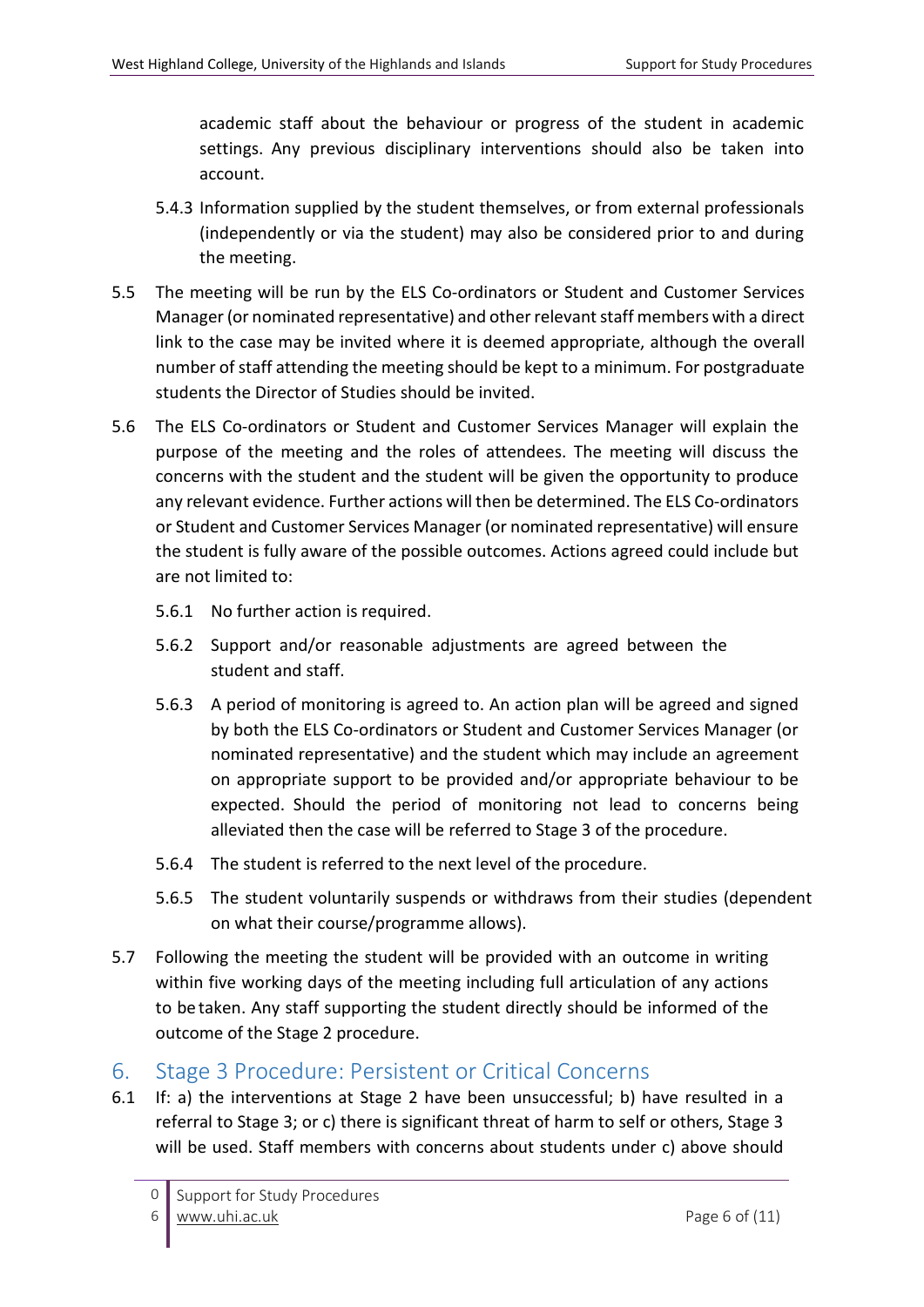draw these to the attention of the Head of Student Support. If appropriate the West Highland College UHI Safeguarding Lead / Deputies should be notified of any risks.

- 6.2 This stage of the process will usually follow on from Stages 1 and 2. However West Highland College UHI retains the authority to require a student to engage at Stage 3 without the previous steps, particularly where the health and wellbeing of staff or students is considered to be at significant risk.
- 6.3 The Head of Student Support or equivalent will liaise with relevant members of staff to discuss the case. There will be an initial consideration with professional input as to whether it is in the best interests of the student or those around them to temporarily remove them from their course of study and/or University partnership campuses and accommodation. Where serious concerns exist the University Mental Health and Counselling Manager is available for consultation.
	- 6.3.1 Should this be deemed necessary, the appropriate member of SMT/ELT/Dean of Students or their nominated deputy (Dean of Research for postgraduate students), in agreement with the Head of Student Support or their nominated deputy, and a specialist member staff such as the University Mental Health and Counselling Manager or AP equivalent, shall have powers to temporarily remove, pending further appropriate investigations and/or a Stage 3 Meeting, a person whose continued presence on University partnership campuses and/or accommodation is deemed to constitute a threat to the health and wellbeing of themselves or others.
	- 6.3.2 Usually, the agreement of the three members of staff noted above is required, but in emergency circumstances the agreement of two of the members of staff will be deemed sufficient. Appropriate records should be maintained by the staff involved.
	- 6.3.3 Appropriate measures should be taken to address student access to online environments and ensure equivalency of process irrespective of mode of study.
	- 6.3.4 During a period of temporary removal, the student will continue to be offered support by Student Services. Their status as a student will not be affected by the temporary removal; relevant staff will be informed of the duration but not the reasons. If a student is removed from their university partnership accommodation the institution will take all reasonable steps to check that the student has a safe place to go.
- 6.4 The Head of Student Support (or nominated representative) will normally invite the student to a Stage 3 Support to Study Meeting formally in writing at least 24 hours before the meeting is due to be held although as much notice should be given as possible. The student will be provided with a copy of the Support to Study Procedure alongside the meeting invitation.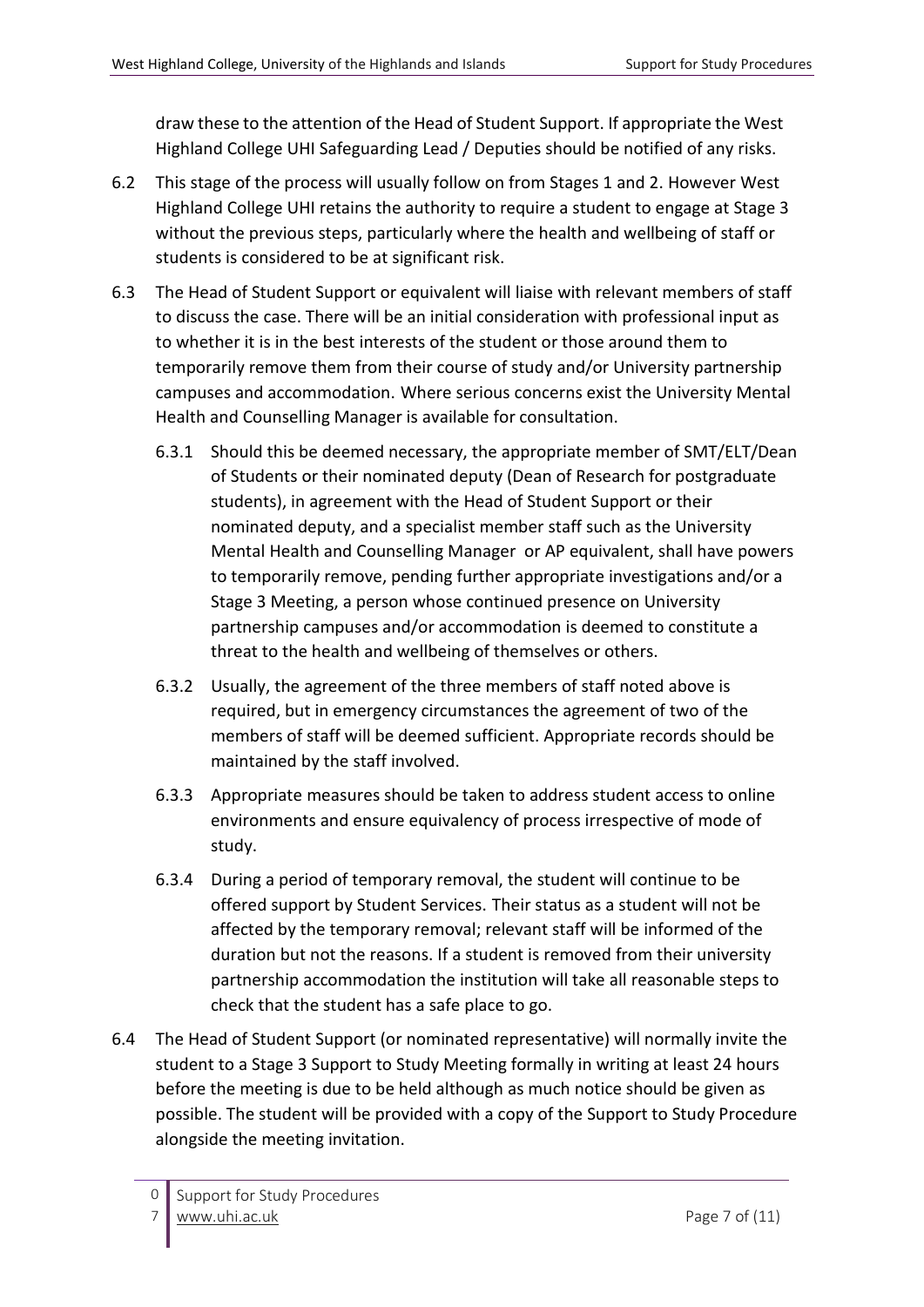- 6.5 Should there be a compelling reason that the student cannot attend the meeting, alternatives should be explored (e.g., virtual meeting or different location). If this is not possible, the reasons should be recorded and taken into consideration at the meeting. Dependent on individual circumstances a decision may also be taken to delay the meeting until the student could attend the meeting.
- 6.6 Should the student reject the opportunity to attend the meeting this will be noted, and the meeting will take place in their absence.
- 6.7 The student will be asked to provide any documentation they wish to be considered at the meeting in advance where this is possible or, where only short notice is given, the documentation should be presented at themeeting. Should any documentation become available after the meeting it should be submitted as soon as possible, but if submitted too late to be used in the determination it may create grounds for appeal under Section 7.2d.
- 6.8 The student may be accompanied in a supportive capacity by a lecturer, a friend, or another member of staff. The student can approach HISA to find out more about the type of support they can offer. Students can also be represented by a medical professional. Students are not permitted to be accompanied by a solicitor or another legal representative due to the fact that the meeting is part of a support process and not a legal proceeding.
- 6.9 The Stage 3 meeting will consist of a panel including the Head of Student Support (or nominated representative) (chair), appropriate member of SMT/ELT/Dean of Students and a specialist member staff such as the University Mental Health and Counselling Manager or AP equivalent. Careful consideration should be given to the make-up of the panel depending on the nature of the issues to be discussed and to ensure no conflicts of interest exist. For postgraduate students the Director of Studies consideration should be invited to the panel.
- 6.10 Prior to the meeting the Head of Student Support (or nominated representative) and as many members of the panel as available are advised to hold a case conference with relevant parties to gather information about the student, the concerns and the earlier stages of the process. Any previous disciplinary interventions should also be taken into account. This case conference might include representatives from departments in West Highland College UHI and/or University, other support services or medical professionals involved with the care of the student. The student will not be invited to the case conference. This conference is fact finding only, and no decisions in relation to the student will be made. Notes of the meeting will, however, be provided to the student for information, and appropriate information should be recorded on the student's record or relevant system
- 6.11 Proceedings for the meeting can be flexibly determined by the panel to suit the nature of the case. These will be determined prior to the hearing and communicated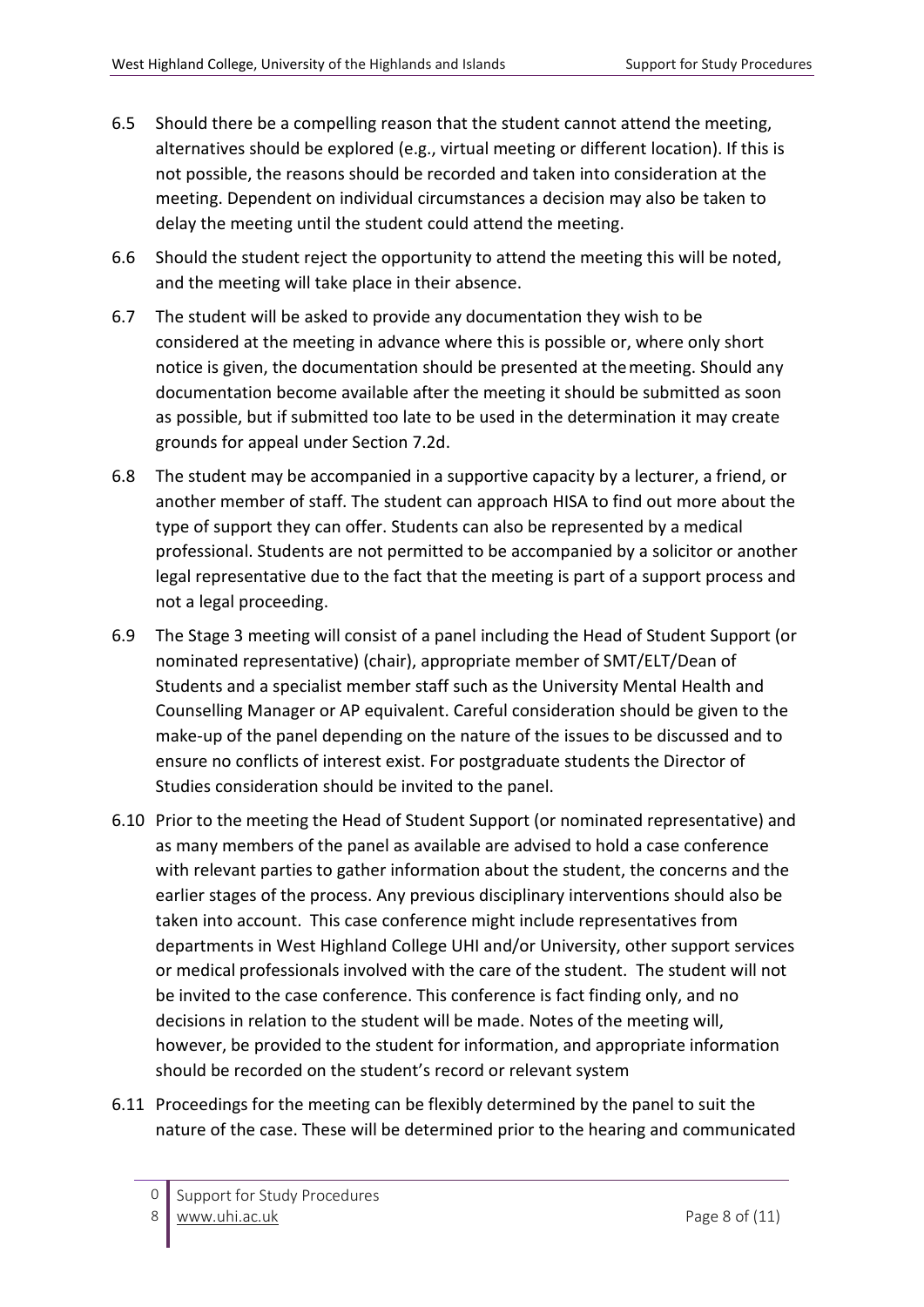to all parties. It is not required, but where it is deemed in the student's best interest people may be called to present evidence or medical opinion either in person or in writing. The wellbeing of other students, staff and the institution must also be considered as part of the meeting.

- 6.12 The Stage 3 Support to Study panel will make a decision based on all the evidence available to them and the advicereceived.
- 6.13 Actions agreed could include but are not limited to:
	- 6.13.1 A period of monitoring is required to give the student time to evidence improvement. An action plan will be agreed with the student which will be signed by both the chair and the student and may include an agreement on appropriate support to be provided and/or appropriate behaviour to be expected. In this case the student should be advised that the consequences of failing to comply with the action plan.
	- 6.13.2 That the student is required to suspend for a specific period of time or withdraw from their studies (dependent on what their course allows) to be agreed based on the evidence available noting that the academic requirements for that student on their course of study may affect the time of return.
	- 6.13.3 The temporary removal of the student from the West Highland College UHI and/or University or from a stated part of it, until such a time that they can demonstrate their ability to return safely. The West Highland College UHI and/or University will take all reasonable steps to check that any student subject to temporary removal from University partnership accommodation has a suitable place to go;
	- 6.13.4 That the West Highland College UHI and/or University makes contact with the student's registered next of kin/emergency contact. Wherever possible this would be done with the full consent of the student but there may be cases where for their health and safety, contact is made without consent. This contact should be made by the Chair of the Stage 3 Panel;
	- 6.13.5 Any other action considered to be appropriate and reasonable.
- 6.14 During a period of temporary removal the student will continue to be offered support by Student Services. Their status as a student will not be affected by the temporary removal; relevant staff will be informed of the duration but not the reasons.
- 6.15 Following the meeting the student will be notified of the outcome in writing within 5 working days of the meeting including full articulation of any actions to betaken. Any staff supporting the student directly should be informed of the outcome of the Stage 3 procedure.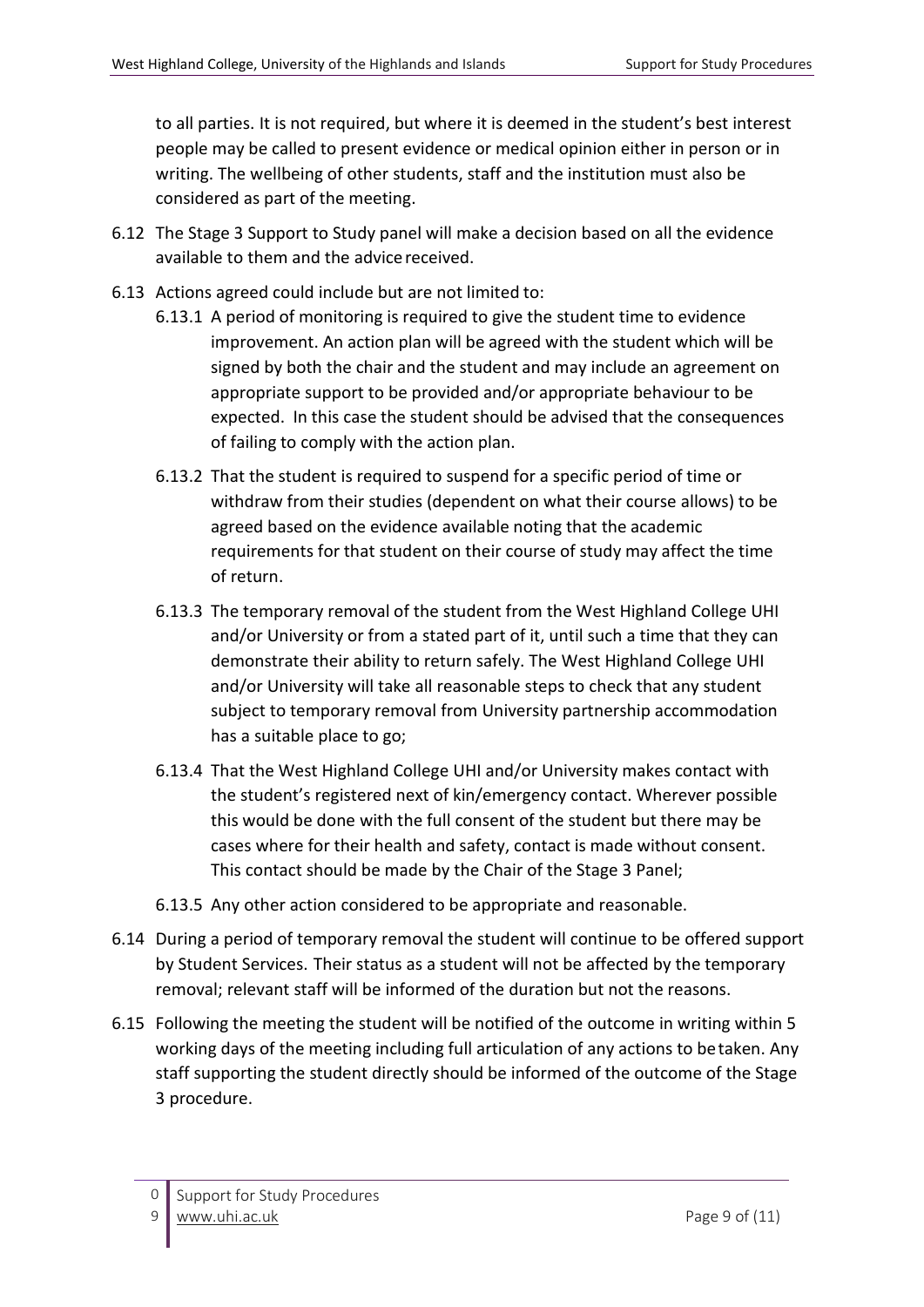- 6.16 Students should note all agreed actions, taking particular note of any restrictions to physical or online environments to ensure compliance. Should restriction to a physical or online environment restrict the student's ability to study effectively discussions should take place as part of the outcome notification.
- 6.17 The outcome should be recorded on the student's record or relevant system and taken into account for any future applications.
- 6.18 In the case of a withdrawal or temporary removal due consideration should be given to any funding a student may be in receipt of, including referring to up to date Scottish Funding Council and SAAS policies and guidance.

#### 7. Appeal

- 7.1 It is the intention and expectation of the West Highland College HI and/or University that decisions will be made in agreement with the student. However the West Highland College UHI and/or University, under its wider duty of care to all students and staff, retains the authority to insist on outcomes even when the student does not concur.
- 7.2 A student may appeal against any action taken against them at both stages 2 and 3. Appeals will only be considered on the following grounds:
	- a. That the Support to Study Procedure was not followed correctly;
	- b. That there was proven prejudice and/or bias on the part Support to Study panel members which affected the outcome;
	- c. That the action imposed is thought to be disproportionate to the situation;
	- d. That there is new information which could not have been made reasonably available during the original determination.
- 7.3 Appeals must be made in writing to the stage and level appropriate Senior Member of Staff not previously involved (e.g. Director of Academic Affairs, and Dean of Research for PG). The appeal must be made within five working days of receiving the outcome of the Support to Study Procedure and must state the grounds on which the appeal is being made. Any evidence in support of the appeal should be included at this stage. The student can approach HISA to find out more about the type of support they can offer.
- 7.4 Should the student have reasonable adjustments in place that would impact on the ability to meet deadlines then an appropriate extension to the deadline for submitting an appeal will be considered.
- 7.5 Appeals will not be considered for any other reason or through any other means than those outlined above.
- 7.6 The appeal will be considered by Director of Academic Affairs or other member of ELT or an appointed deputy who will respond to the student within five working days of receiving the appeal. Once the outcome has been decided there is no recourse to further appeal, although students should consider the Complaints Handling Procedure if they remain dissatisfied and have grounds to make a complaint.